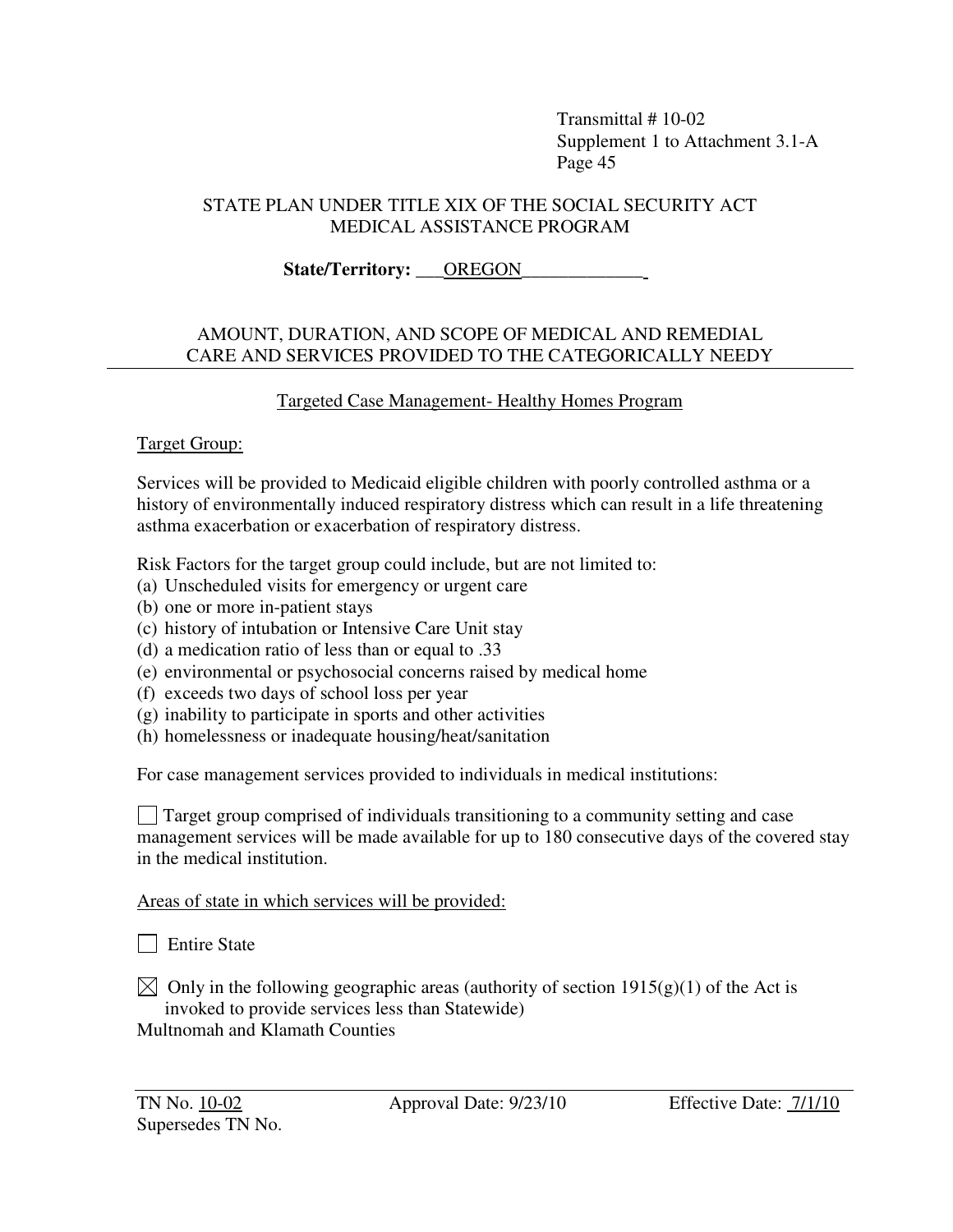### STATE PLAN UNDER TITLE XIX OF THE SOCIAL SECURITY ACT MEDICAL ASSISTANCE PROGRAM

# State/Territory: **OREGON**

#### AMOUNT, DURATION, AND SCOPE OF MEDICAL AND REMEDIAL CARE AND SERVICES PROVIDED TO THE CATEGORICALLY NEEDY Targeted Case Management- Healthy Homes Program

#### Comparability of services:

Services are provided in accordance with section  $1902(a)(10)(B)$  of the Act.

 $\boxtimes$  Services are not comparable in amount duration and scope.

 $1915(g)(1)$  of the Act is invoked to provide services without regard to the requirements of section 1902(a)(10)(B) of the Act.

#### Definition of services:

Targeted case management services are services furnished to assist individuals, eligible under the State Plan, in gaining access to needed medical, social, educational and other services. Targeted case Management includes the following assistance:

#### *Comprehensive assessment and periodic reassessment of individual needs:*

These annual assessment (more frequent with significant change in condition) activities include:

- Taking client history;
- Evaluation of the extent and nature of recipient's needs (medical, social, educational, housing, environmental, including assessment for risk of lead exposure and existence of second hand smoke and other specified asthma triggers and irritants, and other services) and completing related documentation;
- Gathering information from other sources such as family members, medical providers, social workers, and educators (if necessary), to form a complete assessment of the individual.

# *Development (and periodic revision) of a specific care plan that:*

• is based on the information collected through the assessment;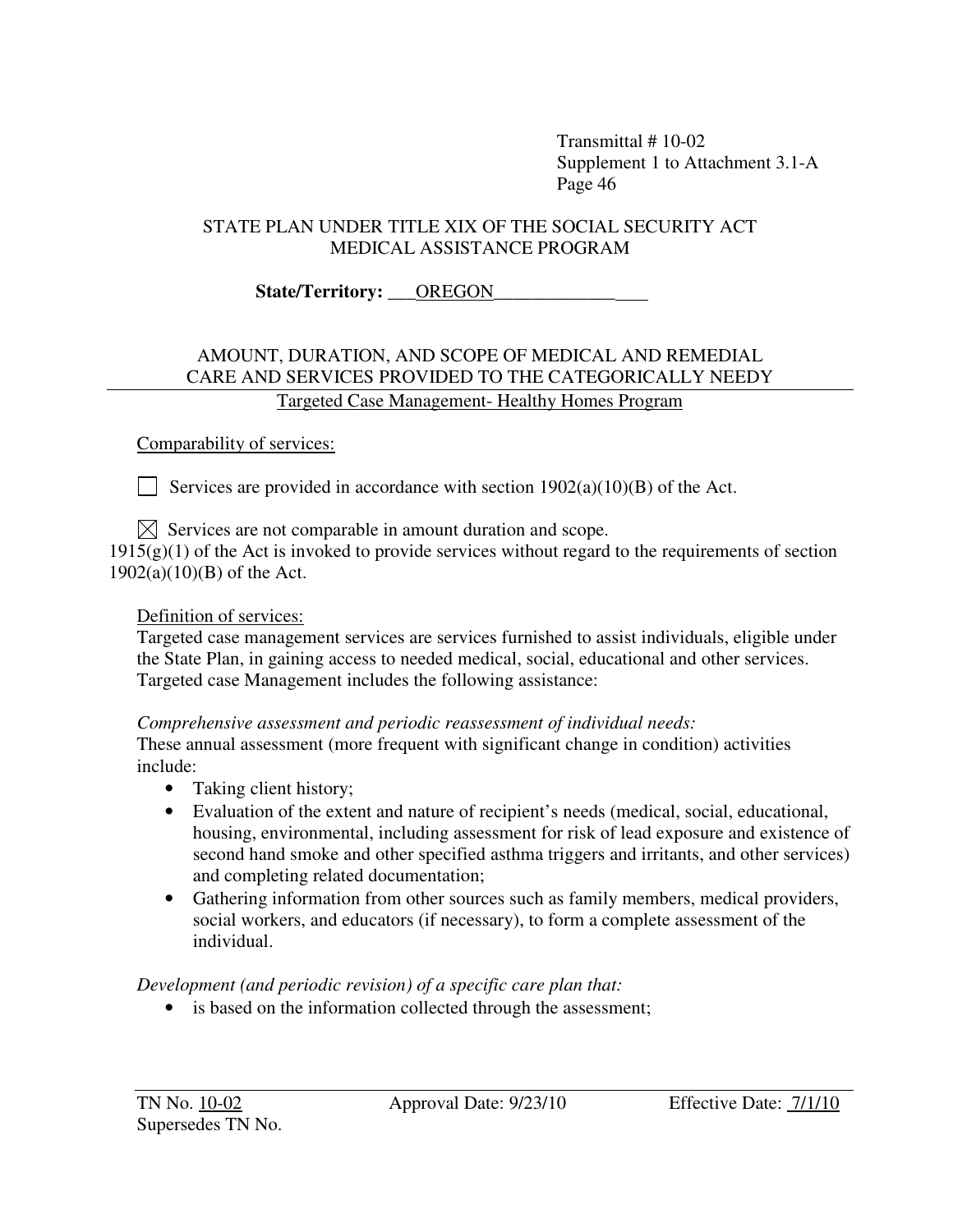## STATE PLAN UNDER TITLE XIX OF THE SOCIAL SECURITY ACT MEDICAL ASSISTANCE PROGRAM

# State/Territory: **OREGON**

# AMOUNT, DURATION, AND SCOPE OF MEDICAL AND REMEDIAL CARE AND SERVICES PROVIDED TO THE CATEGORICALLY NEEDY

# Targeted Case Management- Healthy Homes Program

*Development (and periodic revision) of a specific care plan that (Cont):*

- specifies the goals and actions to address the medical, social, educational, housing, environmental (including lead abatement and removal of second hand smoke and other specified asthma triggers and irritants) and other services needed by the individual;
- includes activities such as ensuring the active participation of the eligible individual, and working with the individual (or the individual's authorized health care decision maker) and others to develop those goals; and
- Identifies a course of action to respond to the assessed needs of the eligible individual.

# *Referral and related activities***:**

To help an eligible individual obtain needed services including activities that help link an individual with:

- Medical, social, educational, housing, environmental providers (including specialists for lead testing and removing specified asthma triggers and irritants); or
- Printed materials and websites; or
- Other programs and services capable of providing needed services to address identified needs and achieve goals specified in the care plan such as making referrals to providers for needed services, and scheduling appointments for the individual.

# *Monitoring and follow-up activities:*

Activities, and contact, necessary to ensure the care plan is implemented and adequately addressing the individual's needs. The activities, and contact, may be with the individual, his or her family members, providers, other entities or individuals and may be conducted as frequently as necessary; including at least one annual monitoring to assure following conditions are met:

- Services are being furnished in accordance with the individual's care plan;
- Services in the care plan are adequate; and
- If there are changes in the needs or status of the individual, necessary adjustments are made to the care plan and to service arrangements with providers.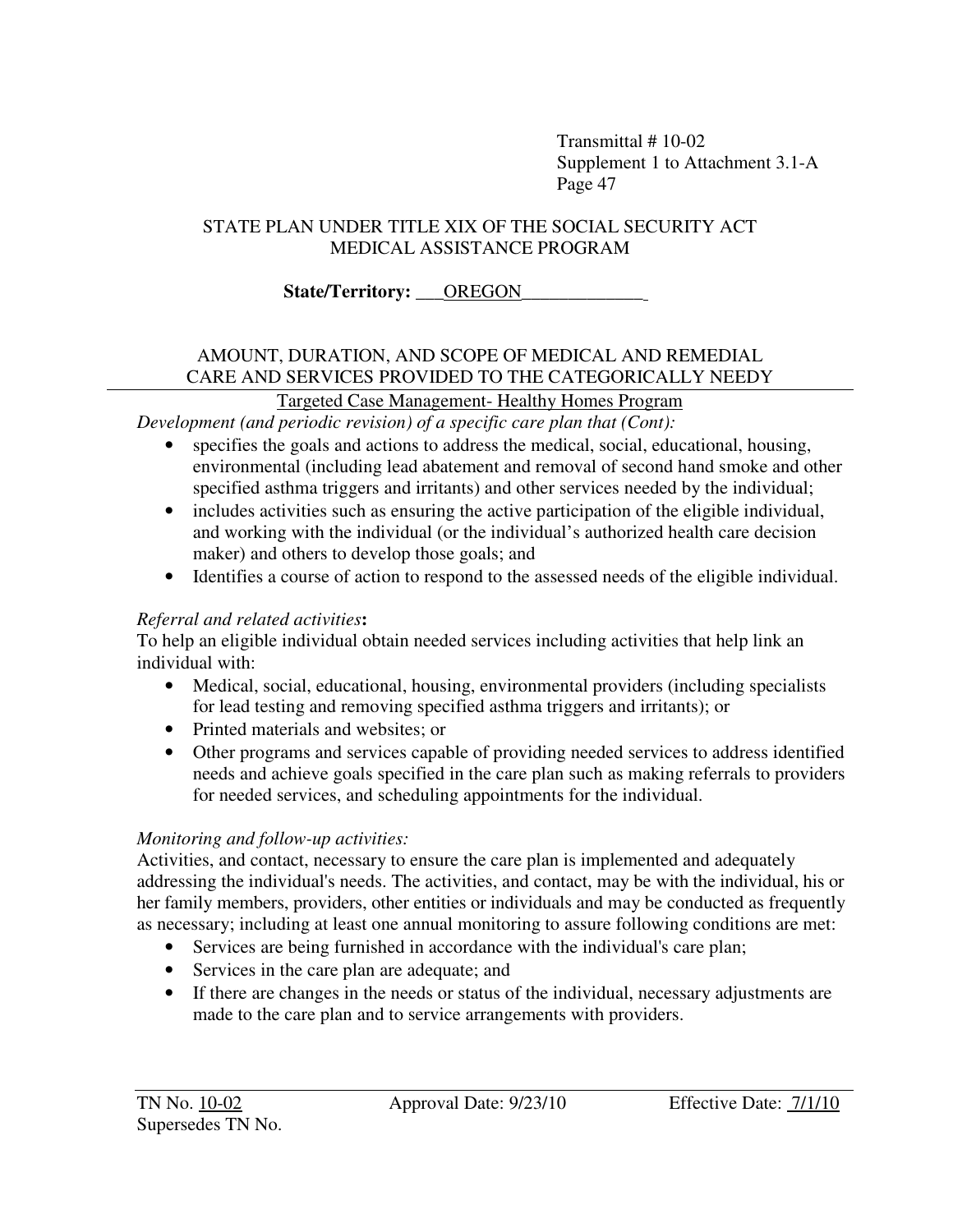#### STATE PLAN UNDER TITLE XIX OF THE SOCIAL SECURITY ACT MEDICAL ASSISTANCE PROGRAM

## State/Territory: **OREGON**

#### AMOUNT, DURATION, AND SCOPE OF MEDICAL AND REMEDIAL CARE AND SERVICES PROVIDED TO THE CATEGORICALLY NEEDY Targeted Case Management- Healthy Homes Program

Targeted case management may include contact with non-eligible individuals, that are directly related to identifying the eligible individual's needs and care, for the purposes of helping the eligible individual access services; identifying needs and supports to assist the eligible individual in obtaining services; providing case managers with useful feedback, and alerting case managers to changes in the eligible individual's needs. (42 CFR 440.169(e))

#### Qualifications of providers  $(42 \text{ CFR } 441.18(a)(8)(v)$  and  $42 \text{ CFR } 441.18(b))$ :

(1) Healthy Homes – Targeted Case Management (TCM) providers must meet the following criteria:

- (a) Demonstrated capacity to provide all core elements of case management services including:
	- Comprehensive nursing assessment or environmental assessment;
	- Comprehensive care/service plan development;
	- Linking/coordination of services;
	- Monitoring and follow-up of services;
	- Reassessment of the client's status and needs.
- (b) Demonstrated case management experience in coordinating and linking such community resources as required by the target population;
- (c) Demonstrated experience with the target population;
- (d) A sufficient number of staff to meet the case management service needs of the target population;
- (e) An administrative capacity to ensure quality of services in accordance with state and federal requirements;
- (f) A financial management capacity and system that provides documentation of services and costs;
- (g) Capacity to document and maintain individual case records in accordance with state and federal requirements, including HIPPA Privacy requirements;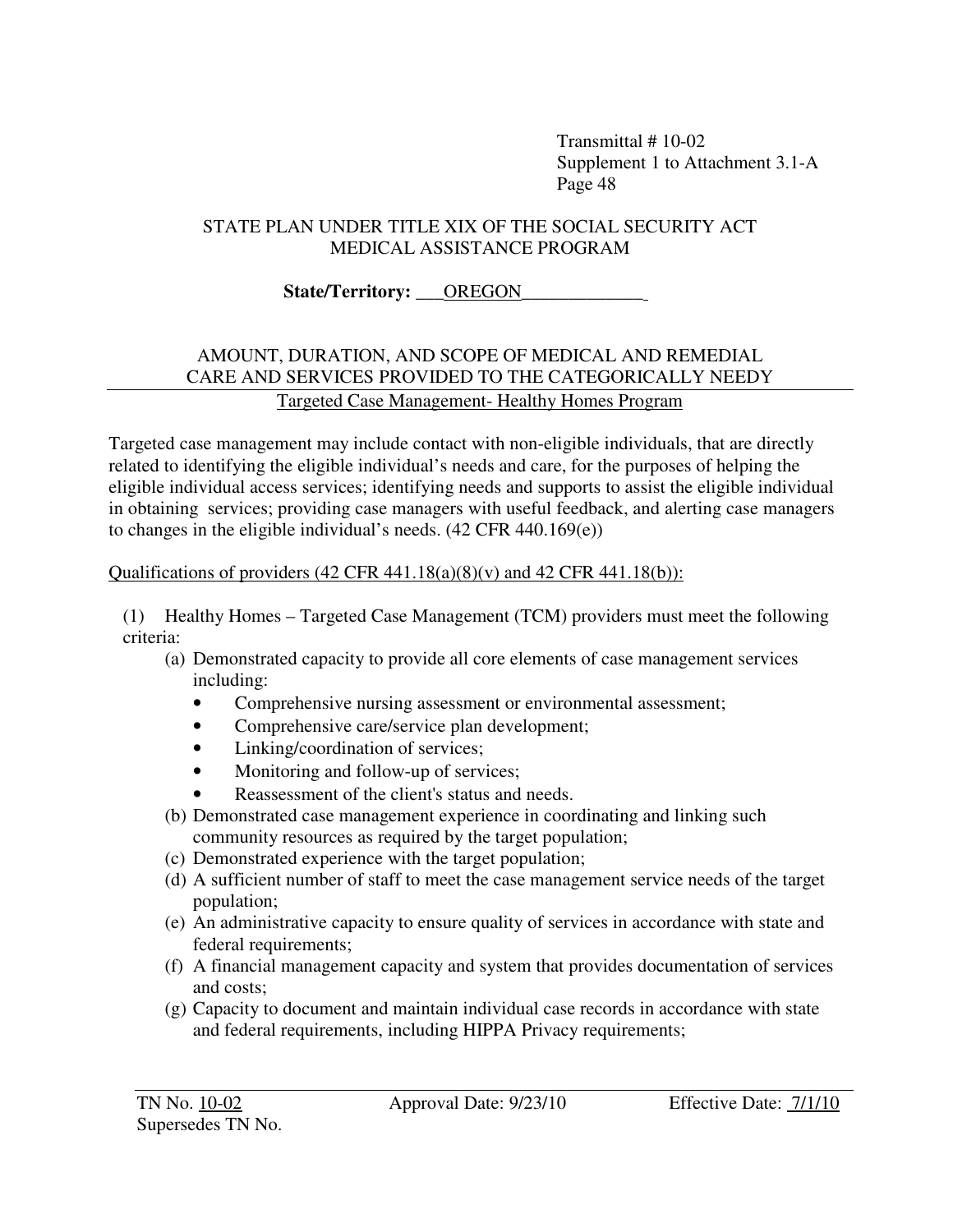#### STATE PLAN UNDER TITLE XIX OF THE SOCIAL SECURITY ACT MEDICAL ASSISTANCE PROGRAM

 **Stat/Territory:** \_\_\_OREGON\_\_\_\_\_\_\_\_\_\_\_\_\_

#### AMOUNT, DURATION, AND SCOPE OF MEDICAL AND REMEDIAL CARE AND SERVICES PROVIDED TO THE CATEGORICALLY NEEDY Targeted Case Management- Healthy Homes Program

#### Qualifications of providers (Cont)

- (h) Demonstrated ability to meet all state and federal laws governing the participation of providers in the state Medicaid program;
- (i) Enrolled as a TCM provider with the Division of Medical Assistance Programs (DMAP).

(2) The case manager must be a licensed registered nurse, registered environmental health specialist, asthma educator certified by the National Asthma Education and Prevention Program, community health worker certified in the Standford Chronic Disease Self-Management Program, or worker working under the supervision of a licensed registered nurse or a registered environmental specialist.

#### Freedom of Choice (42 CFR 441.18(a)(1):

The State assures that the provision of case management services will not restrict an individual's free choice of providers in violation of section 1902(a)(23) of the Act. Eligible recipients will have free choice of the providers of case management services within the specified geographic area identified in this plan.

#### Freedom of Choice Exception  $(\S1915(g)(1)$  and 42 CFR 441.18(b)):

 $\Box$  Target group consists of eligible individuals with developmental disabilities or with chronic mental illness. Providers are limited to providers of case management services capable of ensuring that individuals with developmental disabilities or with chronic mental illness receive needed services.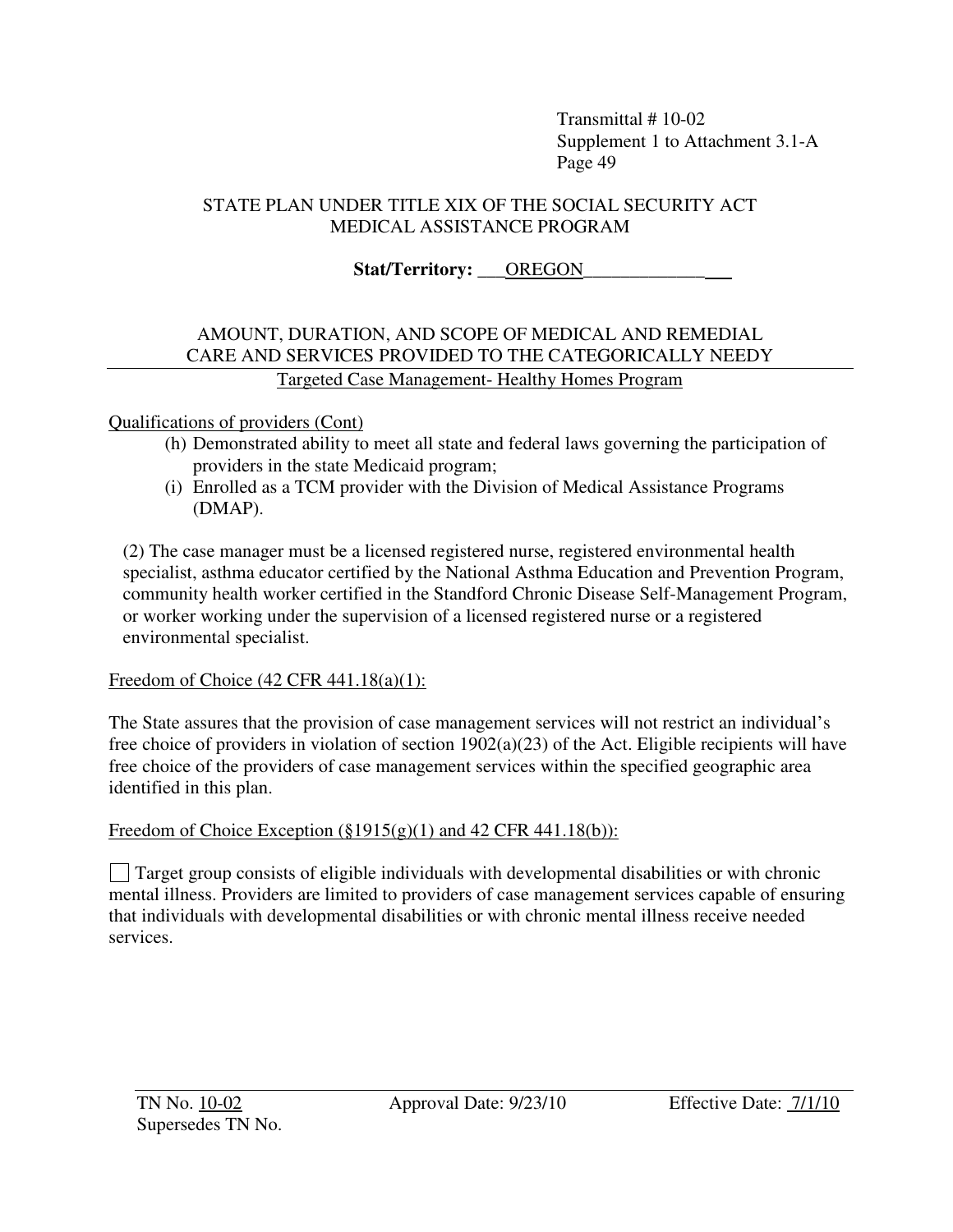#### STATE PLAN UNDER TITLE XIX OF THE SOCIAL SECURITY ACT MEDICAL ASSISTANCE PROGRAM

State/Territory: **QREGON** 

#### AMOUNT, DURATION, AND SCOPE OF MEDICAL AND REMEDIAL CARE AND SERVICES PROVIDED TO THE CATEGORICALLY NEEDY Targeted Case Management- Healthy Homes Program

Access to Services (42 CFR 441.18(a)(2), 42 CFR 441.18(a)(3), 42 CFR 441.18(a)(6):

The State assures that:

- Targeted case management services will not be used to restrict an individual's access to other services under the plan; [section 1902(a)(19)]
- Individuals will not be compelled to receive target case management services, condition receipt of case management services on the receipt of other Medicaid services, or condition receipt of other Medicaid services on receipt of case management services; [section  $1902(a)(19)$ ]
- Providers of case management services do not exercise the agency's authority to authorize or deny the provision of other services under the plan.[42 CFR 431.10(e)]

# Payment (42 CFR 441.18(a)(4)):

Payment for case management or targeted case management services under the plan does not duplicate payments made to public agencies or private entities under other program authorities for this same purpose**.** 

# Case Records (42 CFR 441.18(a)(7)):

Providers maintain case records that document for all individuals receiving case management as follows: (i) The name of the individual;

(ii) The dates of the case management services;

(iii)The name of the provider agency (if relevant) and the person providing the case management service;

(iv) The nature, content, units of the case management services received and whether goals specified in the care plan have been achieved;

(v) Whether the individual has declined services in the care plan;

(vi) The need for, and occurrences of, coordination with other case managers;

(vii) A timeline for obtaining needed services;

(viii) A timeline for reevaluation of the plan.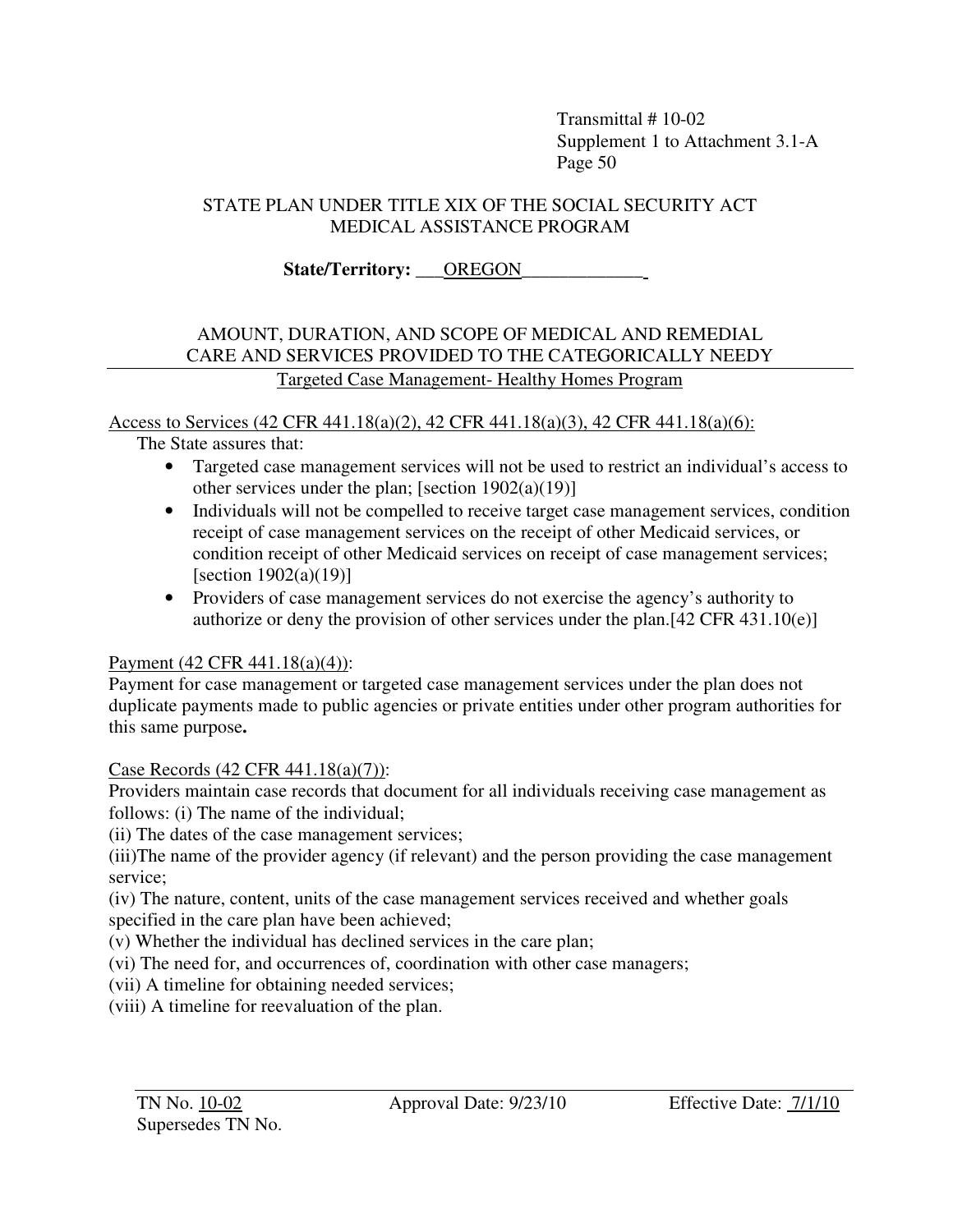#### STATE PLAN UNDER TITLE XIX OF THE SOCIAL SECURITY ACT MEDICAL ASSISTANCE PROGRAM

State/Territory: **QREGON** 

# AMOUNT, DURATION, AND SCOPE OF MEDICAL AND REMEDIAL CARE AND SERVICES PROVIDED TO THE CATEGORICALLY NEEDY

# Targeted Case Management- Healthy Homes Program

#### Limitations:

- Case management does not include, and Federal Financial Participation (FFP) is not available in expenditures for, services defined in §441.169 when the case management activities are an integral and inseparable component of another covered Medicaid service (State Medicaid Manual (SMM) 4302.F).
- Case management does not include, and Federal Financial Participation (FFP) is not available in expenditures for, services defined in §441.169 when the case management activities constitute the direct delivery of underlying medical, educational, social, or other services to which an eligible individual has been referred, including for foster care programs, services such as, but not limited to, the following: research gathering and completion of documentation required by the foster care program; assessing adoption placements; recruiting or interviewing potential foster care parents; serving legal papers; home investigations; providing transportation; administering foster care subsidies; making placement arrangements. (42 CFR 441.18(c))
- FFP only is available for case management services or targeted case management services if there are no other third parties liable to pay for such services, including as reimbursement under a medical, social, educational, or other program except for case management that is included in an individualized education program or individualized family service plan consistent with  $\S 1903(c)$  of the Act. ( $\S \ \ 1902(a)(25)$  and  $1905(c)$ )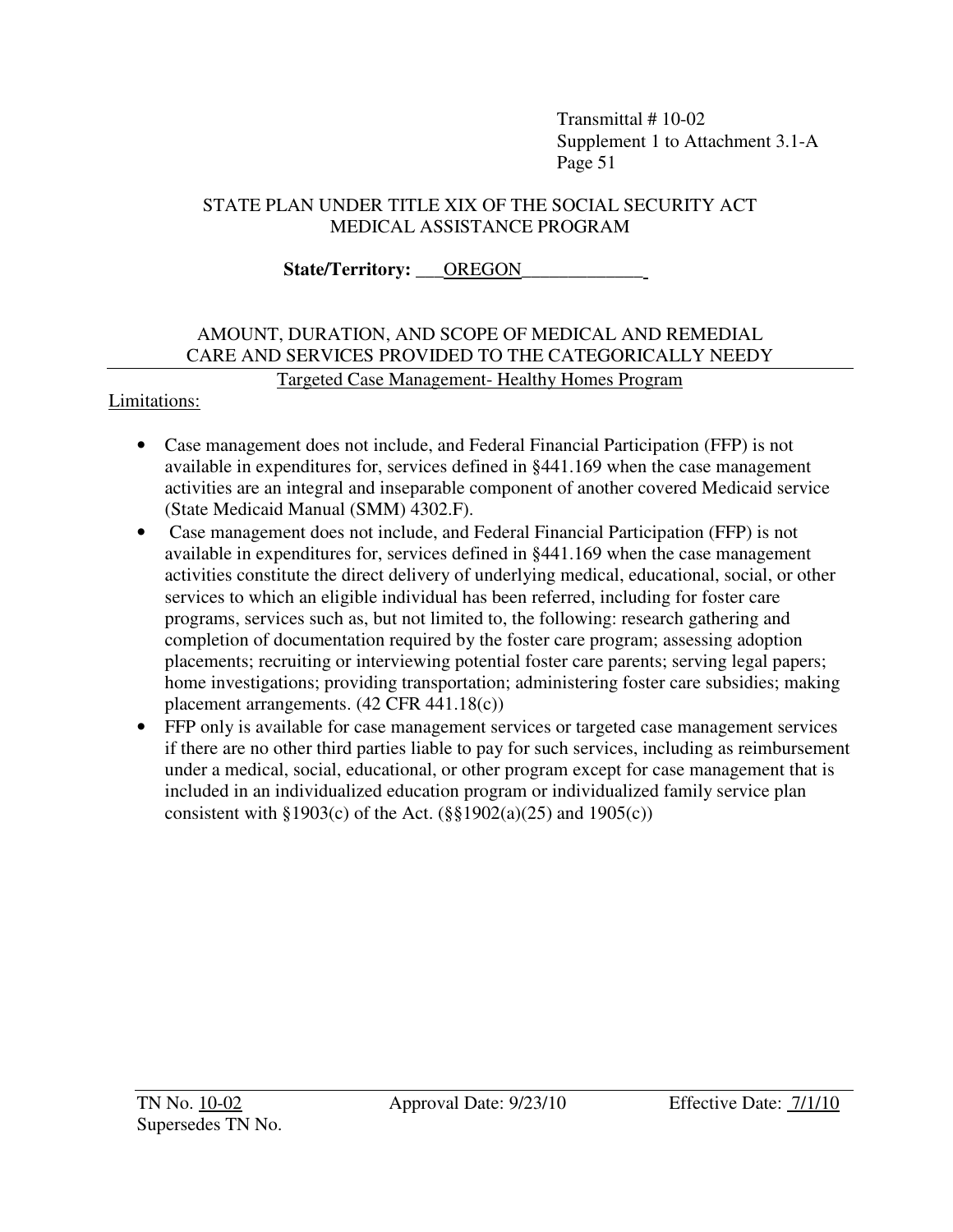Transmittal # 10-02 Attachment 4.19B Page 4q

#### STATE PLAN UNDER TITLE XIX OF THE SOCIAL SECURITY ACT State/Territory: <u>\_\_\_OREGON</u>

#### METHODS AND STANDARDS FOR ESTABLISHING PAYMENT RATES

#### Targeted Case Management- Healthy Homes Program

The fee schedule developed for the Targeted Case Management is designed for specific tasks related exclusively to case management functions for this target group. It will be constructed based on the submitted direct and indirect costs of rendering allowable case management services.

Case management providers are paid on a unit-of-service basis that does not exceed one unit (encounter) per day per client. Documentation must be maintained for each encounter provided on each day. A unit is defined as one encounter per visit. A unit consists of at least one documented contact (face to face or by telephone) with the individual (or other person acting on behalf of the individual) and any number of documented contacts with other individuals or agencies identified through the case planning process. The number of visits per child is not limited but is based on the completion of the program.

The rate will be based on the cost of providing the service. The rate will be derived by the State Medicaid agency through a formula which divides the provider's costs of providing targeted case management by the number of clients served. Healthy Homes targeted case management direct or related indirect costs that are paid by other federal or state programs will be removed from the cost pool. The cost pool will be updated at a minimum, on an annual basis using provider cost report. A cost report must be submitted to the State Medicaid agency at the end of each state fiscal year (at a minimum), and will be used to establish a new rate for the following year.

The total cost of providing targeted case management includes:

- Targeted case management staff and other personnel expenses;
- Supervisory salary and personnel expenses in support of TCM services;
- Other direct costs in support of providing targeted case management
- Indirect costs from a rate approved by the federal Dept. of Health and Human Services not exceeding 10%.